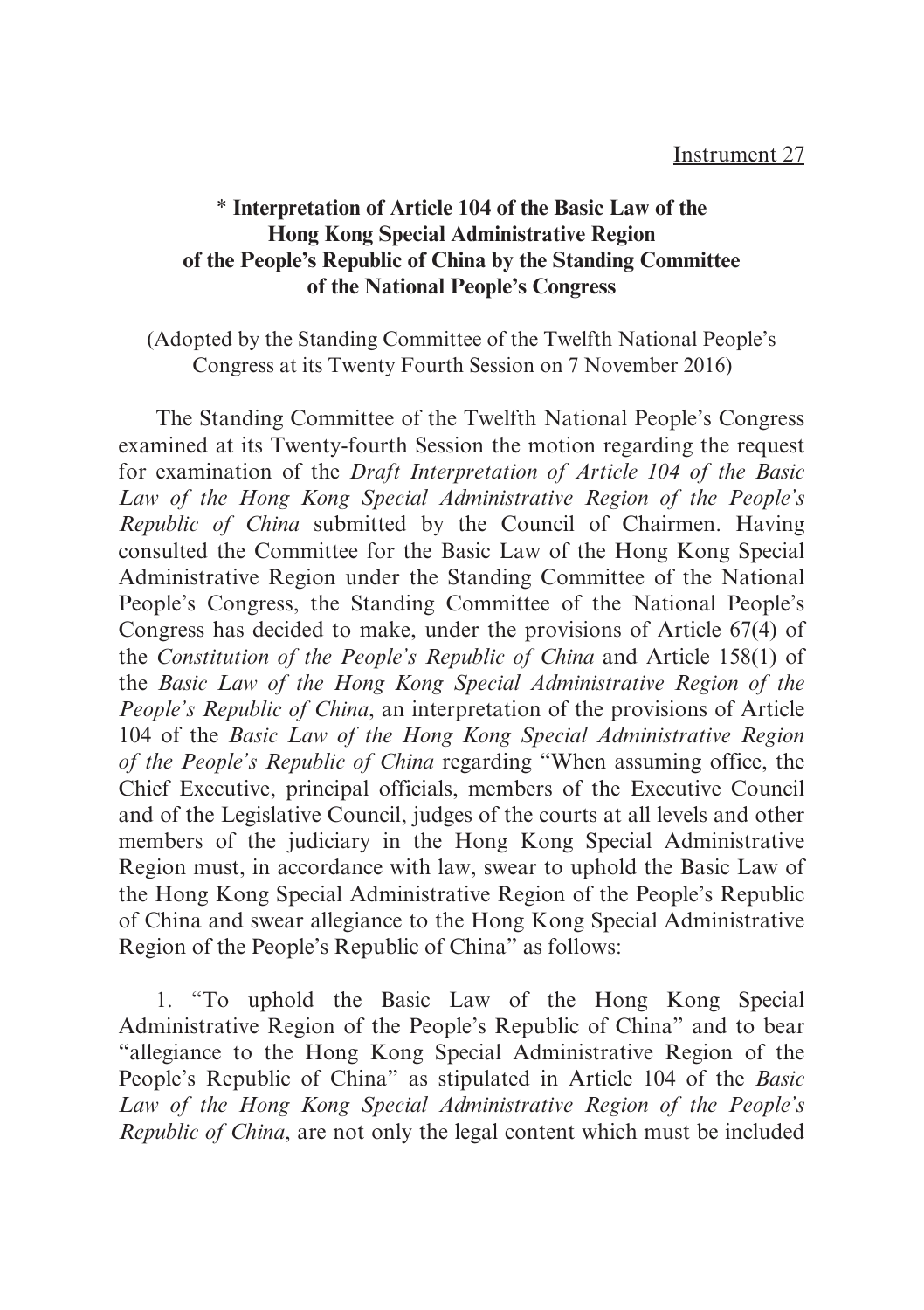in the oath prescribed by the Article, but also the legal requirements and preconditions for standing for election in respect of or taking up the public office specified in the Article.

2. The provisions in Article 104 of the *Basic Law of the Hong Kong Special Administrative Region of the People's Republic of China* that "When assuming office", the relevant public officers "must, in accordance with law, swear" bear the following meaning:

(1) Oath taking is the legal prerequisite and required procedure for public officers specified in the Article to assume office. No public office shall be assumed, no corresponding powers and functions shall be exercised, and no corresponding entitlements shall be enjoyed by anyone who fails to lawfully and validly take the oath or who declines to take the oath.

(2) Oath taking must comply with the legal requirements in respect of its form and content. An oath taker must take the oath sincerely and solemnly, and must accurately, completely and solemnly read out the oath prescribed by law, the content of which includes "will uphold the Basic Law of the Hong Kong Special Administrative Region of the People's Republic of China, bear allegiance to the Hong Kong Special Administrative Region of the People's Republic of China".

(3) An oath taker is disqualified forthwith from assuming the public office specified in the Article if he or she declines to take the oath. An oath taker who intentionally reads out words which do not accord with the wording of the oath prescribed by law, or takes the oath in a manner which is not sincere or not solemn, shall be treated as declining to take the oath. The oath so taken is invalid and the oath taker is disqualified forthwith from assuming the public office specified in the Article.

(4) The oath must be taken before the person authorized by law to administer the oath. The person administering the oath has the duty to ensure that the oath is taken in a lawful manner. He or she shall determine that an oath taken in compliance with this Interpretation and the requirements under the laws of the Hong Kong Special Administrative Region is valid, and that an oath which is not taken in